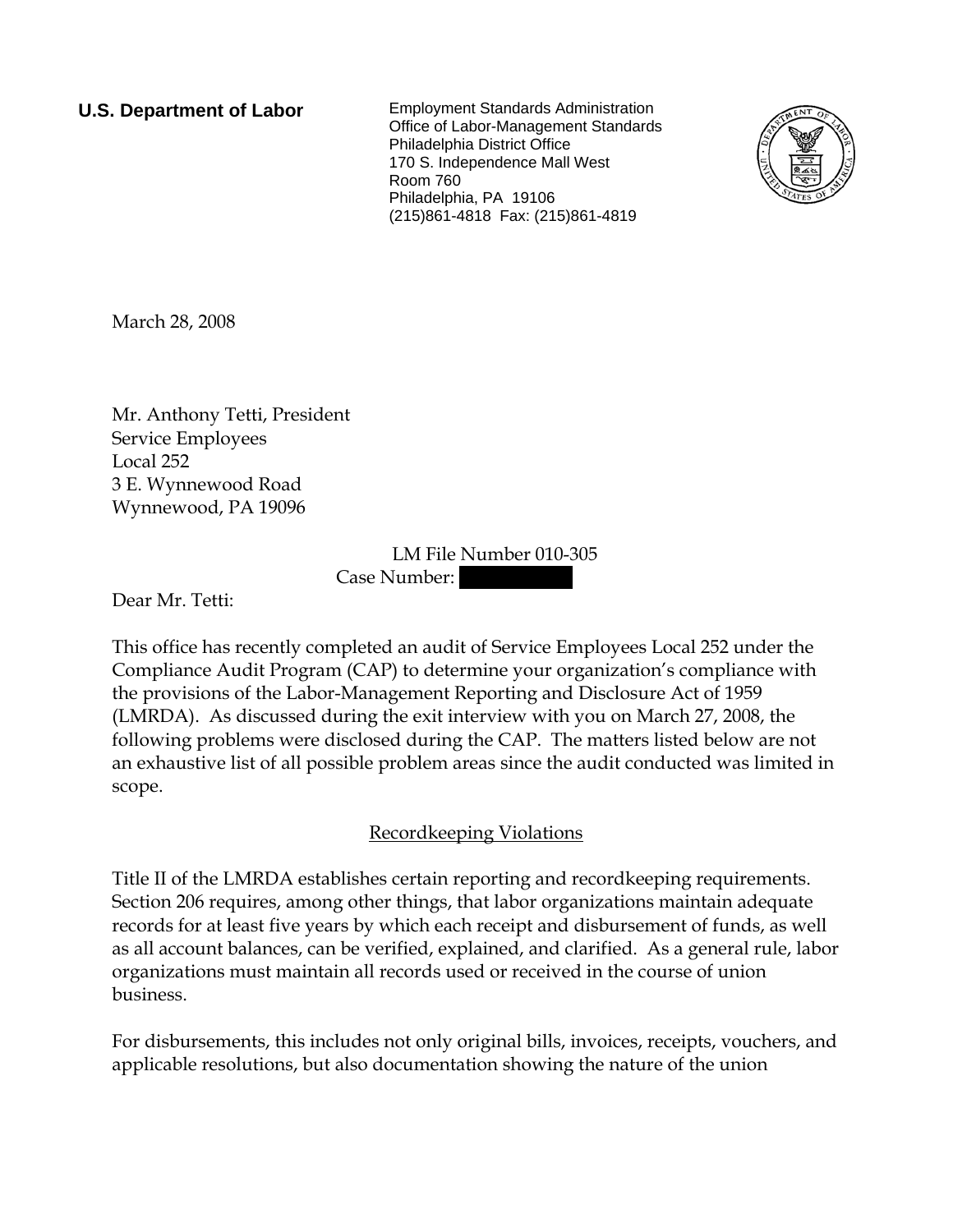Mr. Anthony Tetti March 28, 2008 Page 2 of 4

business requiring the disbursement, the goods or services received, and the identity of the recipient(s) of the goods or services. In most instances, this documentation requirement can be satisfied with a sufficiently descriptive expense receipt or invoice. If an expense receipt is not sufficiently descriptive, a union officer or employee should write a note on it providing the additional information. For money it receives, the labor organization must keep at least one record showing the date, amount, purpose, and source of that money. The labor organization must also retain bank records for all accounts.

The audit of Local 252's 2007 records revealed the following recordkeeping violations:

1. Union Owned/Leased Vehicles

The union did not maintain records necessary to verify the accuracy of the information reported in Schedules 11 (All Officers and Disbursements to Officers) and 12 (Disbursements to Employees) of the LM-2.

Local 252 incurred expenses totaling at least \$20,625.41 for automobiles during 2007. However, Local 252 did not maintain records documenting business versus personal use of the union vehicles.

The LM-2 instructions include specific rules for the reporting of automobile expenses. The union must report operating and maintenance costs for each of its owned or leased vehicles in Schedules 11 and 12 of the LM-2, allocated to the officer or employee to whom each vehicle is assigned.

For each trip they take using a union owned or leased vehicle, officers and employees must maintain mileage logs that show the date, number of miles driven, whether the trip was business or personal, and, if business, the purpose of the trip.

2. Information not Recorded in Meeting Minutes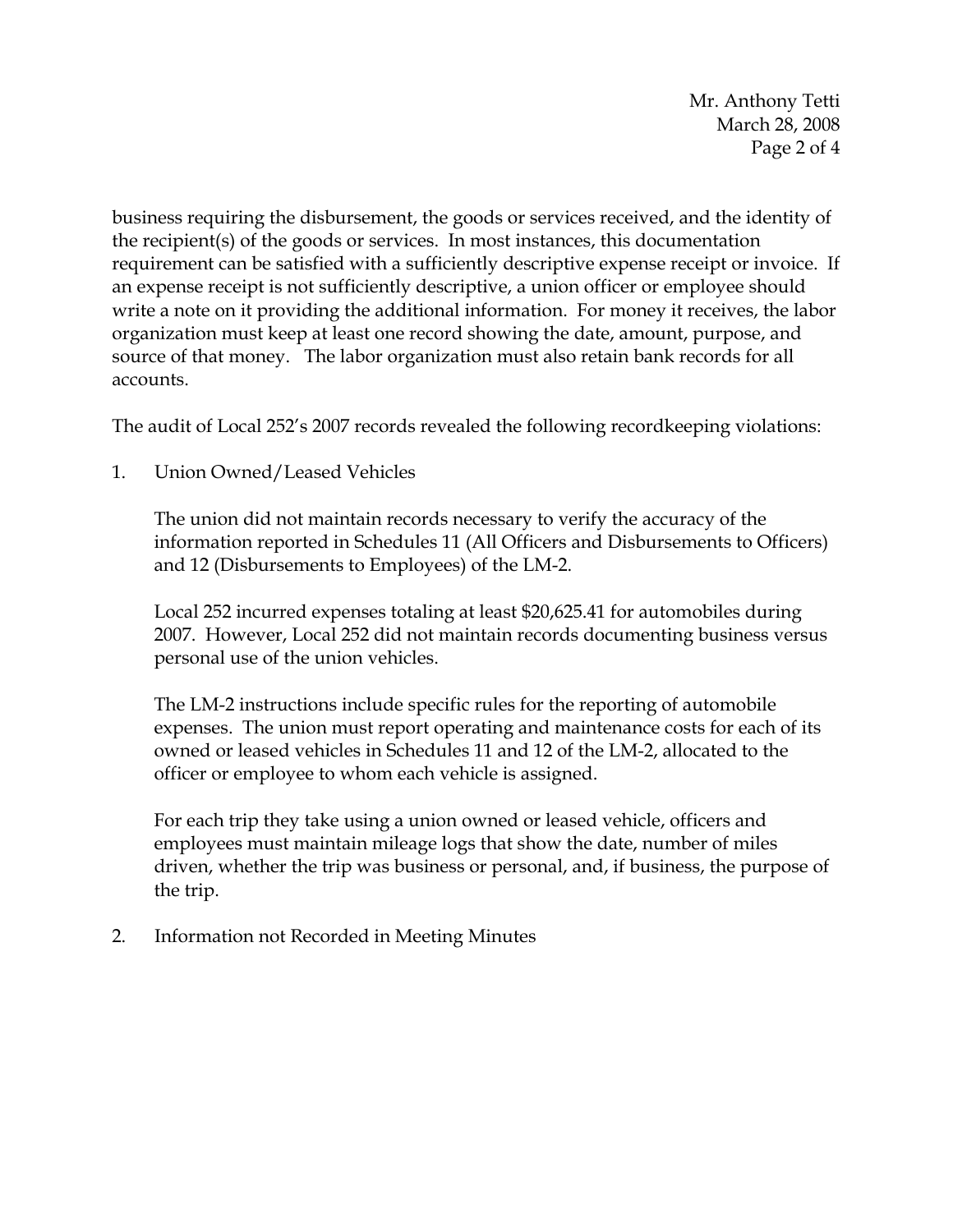Mr. Anthony Tetti March 28, 2008 Page 3 of 4

During the audit, you advised OLMS that the executive board approves disbursements. However, the executive board minutes do not contain any reference to the approvals for disbursements. Minutes of meetings do not contain specifics amounts for disbursements and the approval for those disbursements. Minutes of all executive board meetings must report all disbursement approvals made at those meetings.

During the Exit Interview, you advised the local has instituted a procedure in which the executive board reviews and approves all union expenditures. A monthly list of checks issued and the union purpose for each check is reviewed by each executive board member and signed acknowledging review of union disbursements. The approval is recorded in the Executive Board Meeting Minutes documenting approval of each expenditure of union funds.

Based on your assurance that Local 252 will retain adequate documentation in the future, OLMS will take no further enforcement action at this time regarding the above violations.

## Other Violation

Inadequate Bonding

LMRDA Section 502 (Bonding) requires that union officers and employees be bonded for no less than 10 percent of the total funds those individuals or their predecessors handled during the preceding fiscal year.

The LM-2 report filed for FYE 12/31/06 revealed that Local 252's officers and employees were not bonded for the minimum amount required. However, the union obtained adequate bonding coverage prior to the audit and provided evidence of this to OLMS during the audit. As a result, OLMS will take no further enforcement action regarding this issue.

I want to extend my personal appreciation to Service Employees Local 252 for the cooperation and courtesy extended during this compliance audit. I strongly recommend that you make sure this letter and the compliance assistance materials provided to you are passed on to future officers. If we can provide any additional assistance, please do not hesitate to call.

Sincerely,